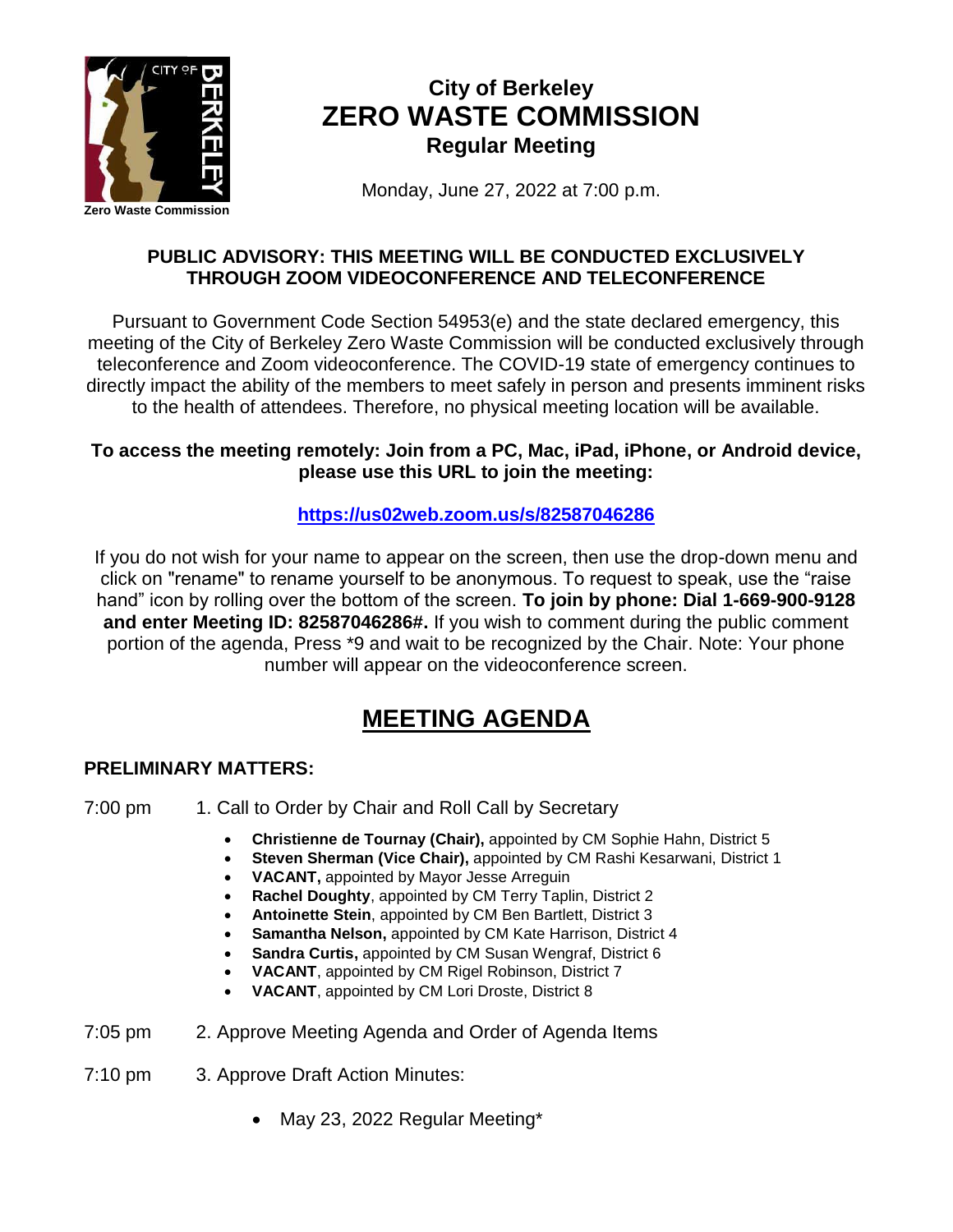- 7:15 pm 4. Public Comment on Items Not on the Agenda *Speakers are allotted up to two minutes. Speakers may be allotted less time at the discretion of the Chair.*
- 7:25 pm 5. Commissioner Announcements *Commissioners may make general announcements; no action will be taken.*
- 7:30 pm 6. Staff Updates:
	- Zero Waste Integrated Waste Management Plan (Strategic Plan)
	- Transfer Station Rates
	- C&D Processing RFP
	- Transfer Station Redesign
	- FITES Committee Draft Bag Ordinance
	- Single-Use Foodware Ordinance Implementation
	- SB 1383 Implementation
	- Staffing Update

#### **DISCUSSION AND ACTION ITEMS:**

*Members of the public may provide comments at the end of each discussion item and prior to the vote of the Commission on any action items. Speakers are allotted up to 2 minutes.*

- 7:45 pm 1. East Bay Depot for Creative Reuse Presentation Jasmine Fallstich
- 8:30 pm 2. Discuss SB54 and possible action to advise Council to support the legislation.
	- Current version of the legislation available here: [https://leginfo.legislature.ca.gov/faces/billNavClient.xhtml?bill\\_id=202120220SB54](https://leginfo.legislature.ca.gov/faces/billNavClient.xhtml?bill_id=202120220SB54)
	- Legislation summary available here: <https://openstates.org/ca/bills/20212022/SB54/>
- 8:50 pm 3. Discuss Future Agenda Items
- 9:00 pm 4. Adjournment

#### **INFORMATION ITEMS:**

*Information items may be moved to discussion but no action will be taken.*

• US EPA Region 9's Zero Waste Update\*

#### **COMMUNICATIONS:**

*Communications from the public are included as links or attachments in the agenda packet.*

- Kelly Hammargren email sent to Commissioners June 5, 2022\*
- Martin Bourque article link sent to Commissioners re: FW: Palo Alto, California, amending GreenWaste recycling contract in move to prioritize domestic markets | Waste Dive: [https://www.wastedive.com/news/palo-alto-greenwaste-domestic](https://www.wastedive.com/news/palo-alto-greenwaste-domestic-recycling-markets/625114/)[recycling-markets/625114/](https://www.wastedive.com/news/palo-alto-greenwaste-domestic-recycling-markets/625114/)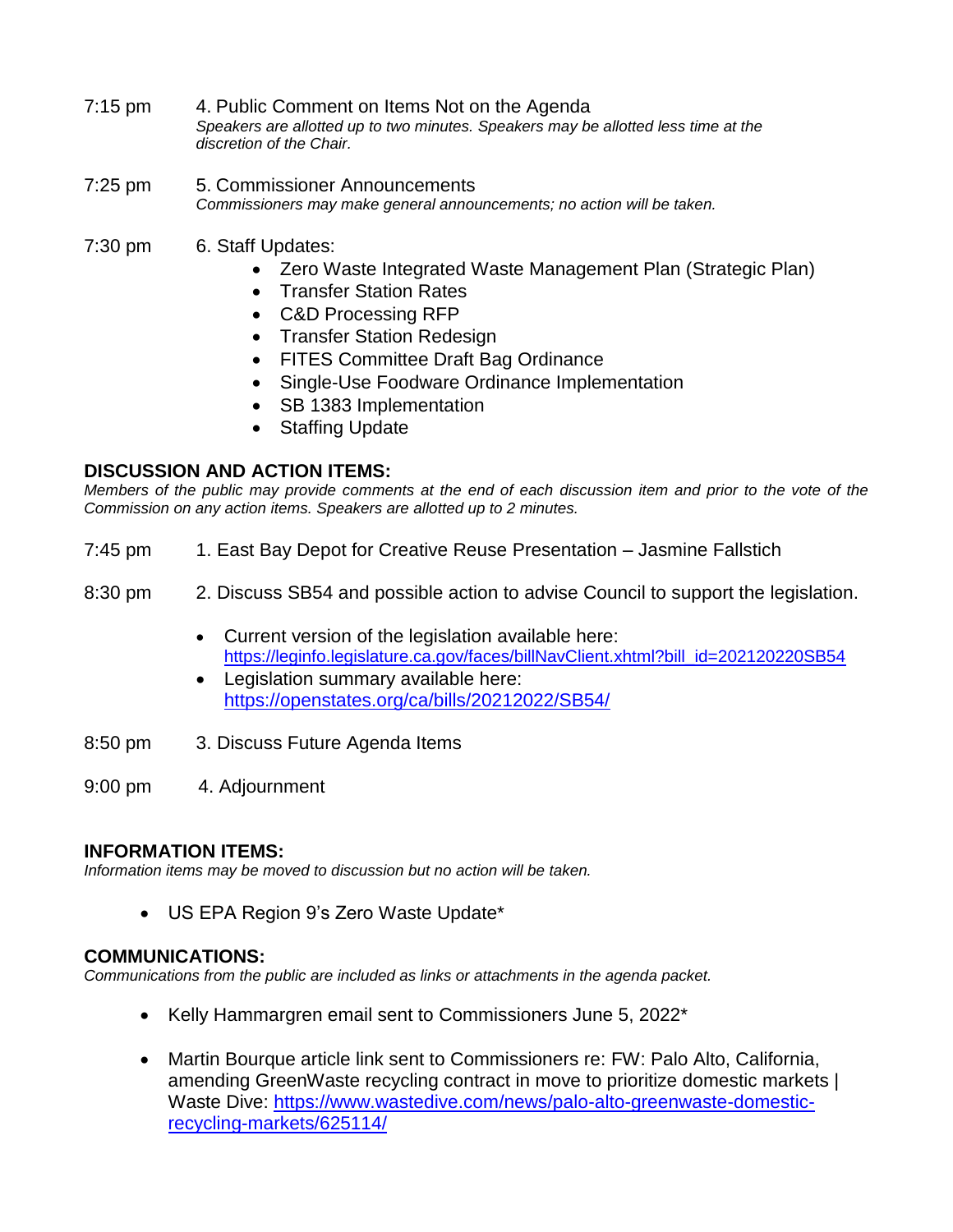• Max Wechsler article link sent to Commissioners re: "WASHINGTON (June 8, 2022) - Today, U.S. Environmental Protection Agency (EPA) announced \$375 million in funding through President Biden's Bipartisan Infrastructure Law for new recycling, reuse and waste prevention programs. The Agency published three Requests for Information seeking input on the design of these new materials management initiatives, the first step in the process to implement the largest EPA investment in recycling in 30 years."

[https://www.epa.gov/newsreleases/biden-harris-administration-and-epa-announce-](https://www.epa.gov/newsreleases/biden-harris-administration-and-epa-announce-375-million-funding-bipartisan)[375-million-funding-bipartisan.](https://www.epa.gov/newsreleases/biden-harris-administration-and-epa-announce-375-million-funding-bipartisan) Note: It appears that states can apply for these grants, but not cities.

#### **\*Indicates material included in the agenda packet \*\* Indicates material to be available at the meeting**

**ADA Disclaimer:** This meeting is being held in a wheelchairaccessible location. To request a disability-related accommodation(s) to participate in the meeting, including auxiliary aids or services, please contact the Disability Services Specialist at 981-6418 (V) or 981-6347 (TDD) at least three business days before the meeting date. Please refrain from wearing scented products to this meeting.

## **SB 343 Disclaimer:**

Any writings or documents provided to a majority of the Commission regarding any item on this agenda will be made available for public inspection at the Public Works Department located at the address below.

#### **Communications Disclaimer:**

Communications to Berkeley boards, commissions or committees are public record and will become part of the City's electronic records, which are accessible through the City's website. Please note: email addresses, names, addresses, and other contact information are not required, but if included in any communication to a City board, commission or committee, will become part of the public record. If you do not want your e-mail address or any other contact information to be made public, you may deliver communications via U.S. Postal Service or in person to the secretary of the relevant board, commission or committee. If you do not want your contact information included in the public record, please do not include that information in your communication. Please contact the secretary to the relevant board, commission or committee for further information.

#### **Commission Secretary:**

Heidi Obermeit, Recycling Program Manager, Zero Waste Division, 1201 2<sup>nd</sup> St. Berkeley, CA 94710 510-981-6357 [hobermeit@cityofberkeley.info](mailto:hobermeit@cityofberkeley.info)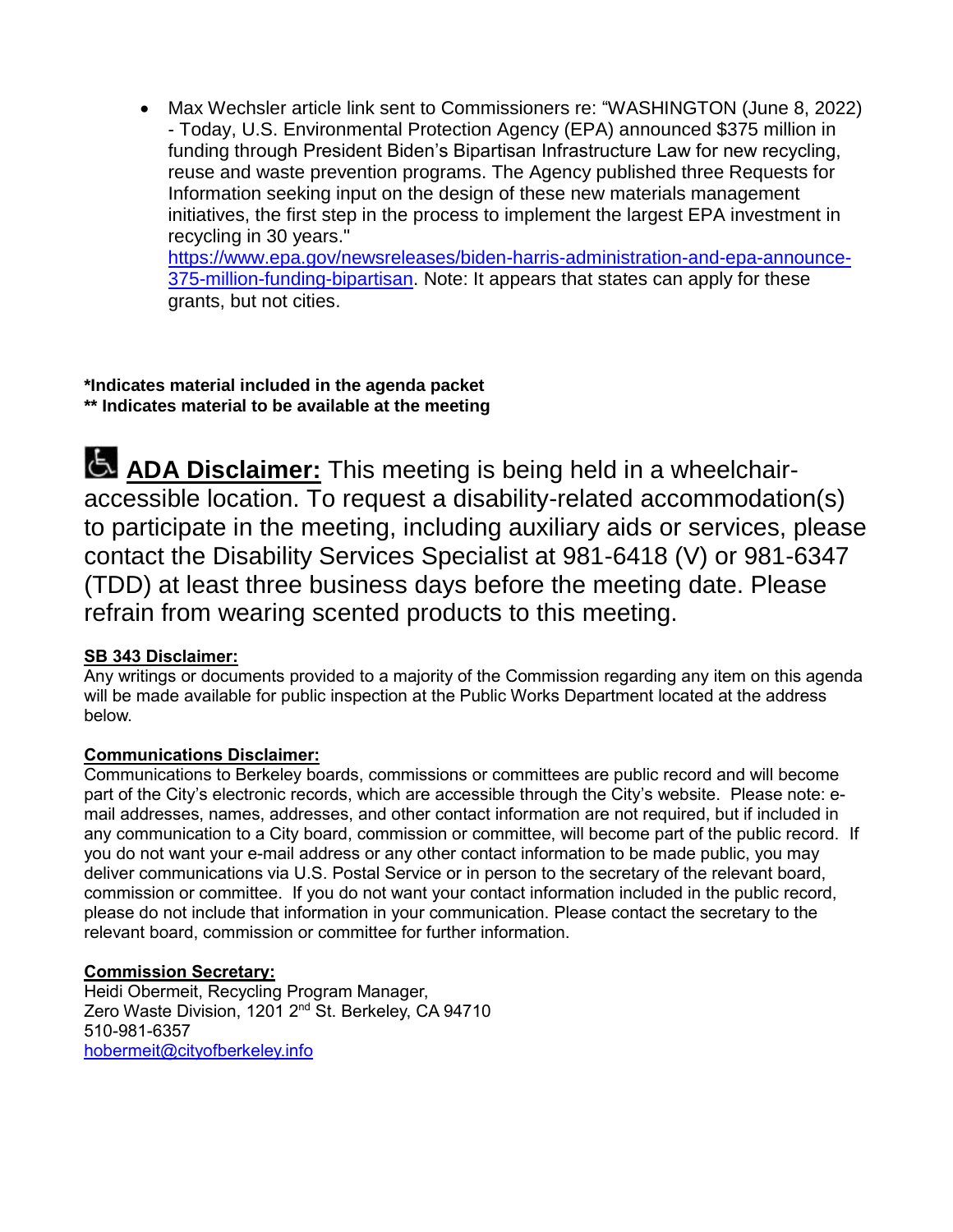## **MINUTES**

The meeting was convened at 7:04 p.m. with Chrise de Tournay, Chair, presiding.

## **ROLL CALL**

Present: Chrise de Tournay, Steven Sherman, Samantha Nelson, Sandra Curtis LOA: Rachel Doughty Absent: Antoinette Stein

**STAFF PRESENT:** Heidi Obermeit, Greg Apa **MEMBERS OF THE PUBLIC PRESENT:** 8 **PUBLIC COMMENTS (on non-agenda items):** 3

## **ACTION MINUTES:**

- **1. Approval of the May 23, 2022 Regular Meeting Agenda** Action Taken: M/S/C (de Tournay/Curtis) to approve the meeting agenda for May 23, 2022. Ayes: Unanimous; Abstain: None; Absent: Doughty, Stein
- **2. Approval of the April 25, 2022 Regular Meeting Minutes** Action Taken: M/S/C (Sherman/Curtis) to approve the April 25, 2022 meeting minutes. Ayes: Unanimous; Abstain: None; Absent: Doughty, Stein
- **3. Review and Approve the draft FY 22/23 Zero Waste Commission Work Plan and Information Report\***

Action Taken: M/S/C (de Tournay/Curtis) to approve the attached work plan and information report to be submitted to Council.

Ayes: Unanimous; Abstain: None; Absent: Doughty, Stein **Public Comment: 1**

#### **4. Discuss future agenda items**

- Form subcommittees to accomplish work plan priorities
- Transfer Station Rates staff requested to provide a review of the proposed rates once publicly available
- Invite Californians Against Waste rep to discuss state legislation
- Consider other visiting presenters
- FITES Committee update on possible Plastic Bag Ordinance

## **Public Comment: 1**

## **5. Adjournment at 8:01 p.m.**

M/S/C (de Tournay/Curtis) to adjourn the meeting. Ayes: Unanimous; Abstain: None; Absent: Doughty, Stein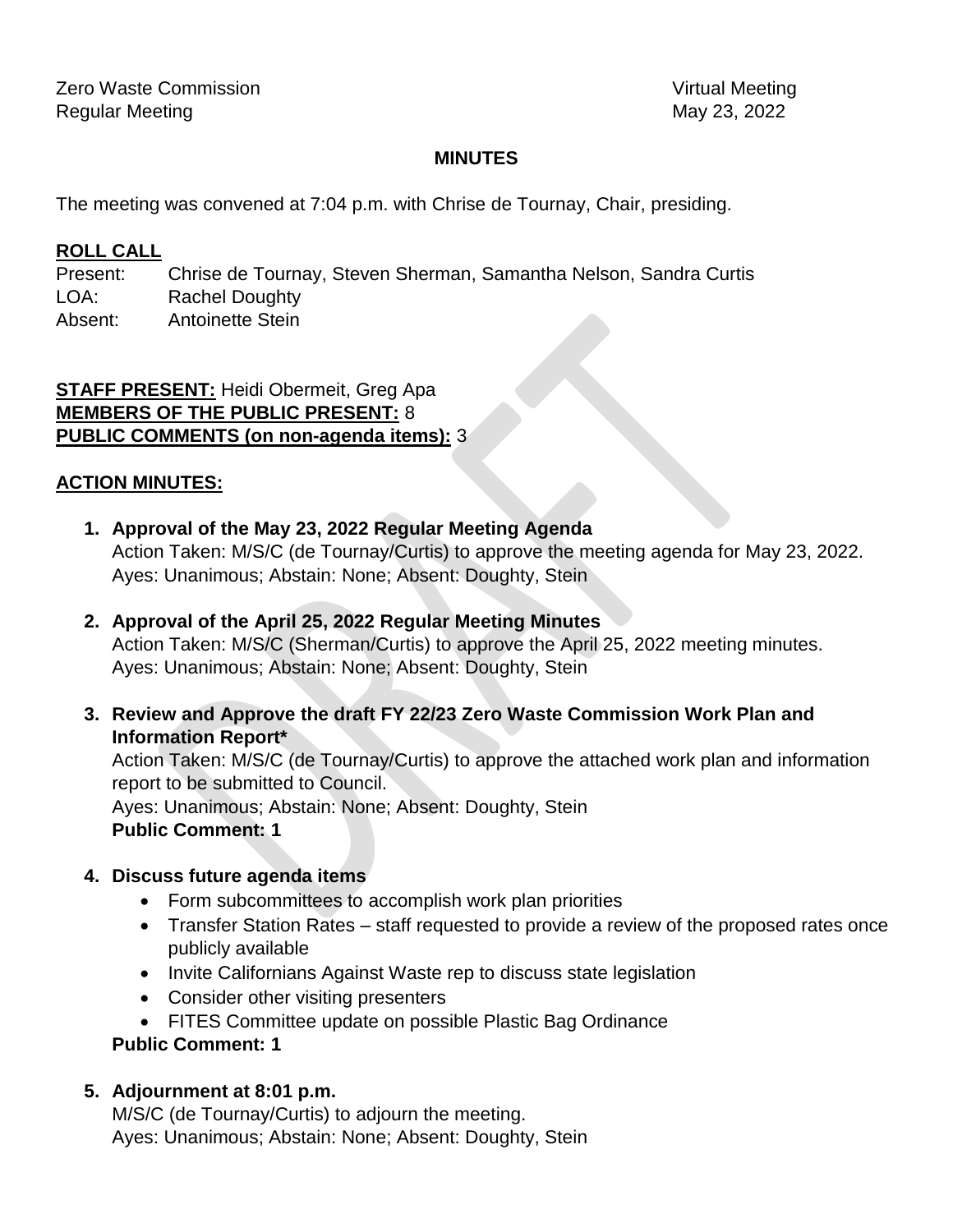The next regular meeting of the Zero Waste Commission will be held on Monday, June 27, 2022 at 7:00 p.m. by virtual videoconference/teleconference. The link to access the virtual meeting will be posted to the Community Calendar: [www.cityofberkeley.info/communitycalendar/](http://www.cityofberkeley.info/communitycalendar/)

Respectfully Submitted:

Heidi Obermeit, Secretary

\_\_\_\_\_\_\_\_\_\_\_\_\_\_\_\_\_\_\_\_\_\_\_\_\_\_\_\_\_\_\_\_\_\_\_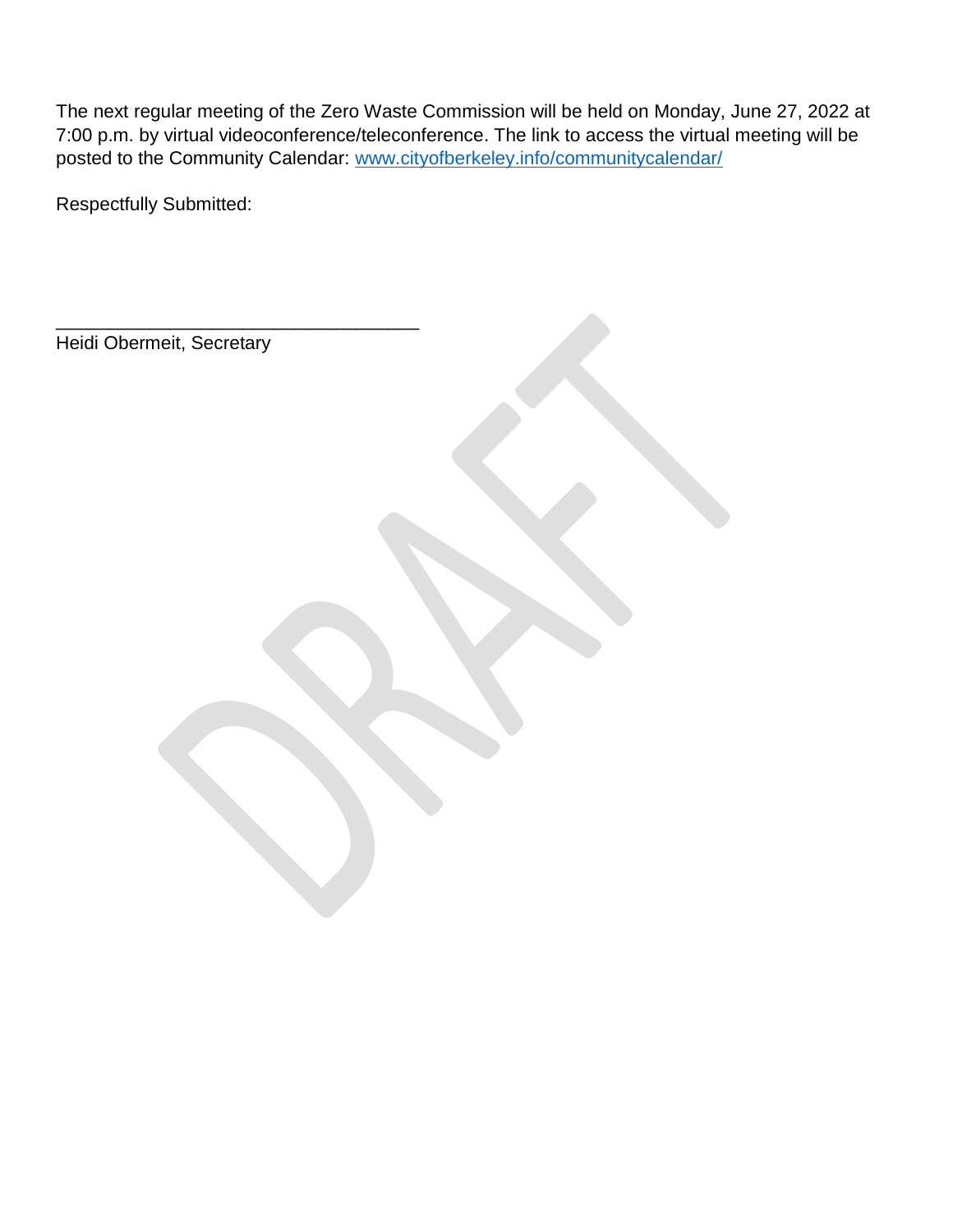

## INFORMATION CALENDAR DATE TDB

To: Honorable Mayor and Members of the City Council

From: Zero Waste Commission

Submitted by: Christienne de Tournay, Chairperson, Zero Waste Commission

Subject: Zero Waste Commission Fiscal Year 2022-23 Work Plan

## **INTRODUCTION**

The Zero Waste Commission (ZWC) is responsible for making recommendations on City solid waste policy and goals, including commercial and residential garbage, and recycling services, budgets, and other decisions relating to solid waste in the City of Berkeley. The ZWC adopted the FY 2022-23 Work Plan on May 23, 2022. M/S/C: de Tournay/Curtis; Ayes: de Tournay, Sherman; Nelson, Curtis; Abstain: None; Absent: Doughty; Stein.

## CURRENT SITUATION AND ITS EFFECTS

Over the last two years, the City of Berkeley, along with the rest of the world, has made its best efforts to survive during Covid-19, and operations/staff have been running as usual following the initial lock-down period. The City of Berkeley is enacting important changes and improvements to its Zero Waste services and long-term plans, including:

- Continuing the process to design the replacement of the Solid Waste & Recycling Transfer Station (SW&RTS), which is currently going through the CEQA process,
- Adapting to changes in the recycling export markets,
- Implementing the Single Use Foodware and Litter Reduction Ordinance,
- Implementing new state legislation SB 1383 to reduce landfilled organics, and
- Expanding collection services for hard-to-recycle materials.

ZWC is supporting the development of a Zero Waste Division Strategic Plan, and the SW&RTS replacement, as well as evaluate new proposed legislation or programs targeting some of the larger remaining components of avoidable waste.

These projects advance the City's Strategic Plan goals to:

- 1. Provide state-of-the-art, well-maintained infrastructure, amenities, and facilities
- 2. Be a global leader in addressing climate change, advancing environmental justice, and protecting the environment

The following goals have been identified for the upcoming year: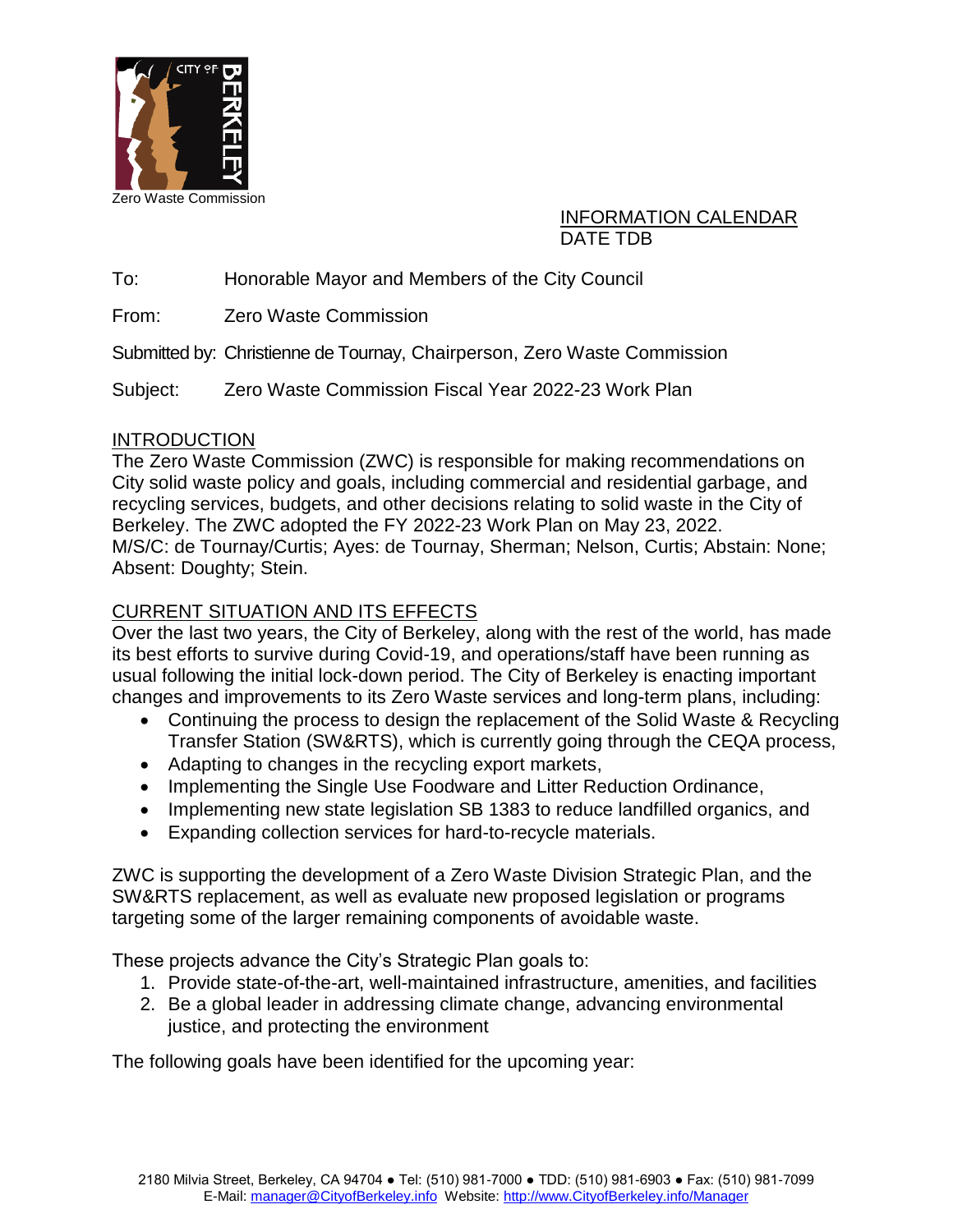| Goal                                                                                                           | Resources                                                                                                  | Program activities                                                                                                                                                                   | Outputs                                                                         | Outcomes                                                                                                                                  |
|----------------------------------------------------------------------------------------------------------------|------------------------------------------------------------------------------------------------------------|--------------------------------------------------------------------------------------------------------------------------------------------------------------------------------------|---------------------------------------------------------------------------------|-------------------------------------------------------------------------------------------------------------------------------------------|
| Transfer<br>Station<br>Replacement                                                                             | <b>Feasibility Study</b><br>(completed Nov.<br>2019) First<br><b>Carbon Solutions</b><br>retained for CEQA | Consultant<br>presentation to<br><b>Commission TBD</b>                                                                                                                               | None                                                                            | N/A                                                                                                                                       |
| Zero Waste<br>Strategic Plan                                                                                   | RFP was issued<br>for consultant in<br>Q2 2022                                                             | Consultant<br>presentation at ZWC<br><b>TBD</b>                                                                                                                                      | Commission<br>recommendations to<br><b>City Council</b>                         | <b>Ongoing Commission</b><br>Feedback                                                                                                     |
| <b>Food Recovery</b><br>and Organics<br>Diversion<br>SB1383                                                    | <b>City Staff</b>                                                                                          | Continue staff<br>updates                                                                                                                                                            | Provide<br>recommendations as<br>needed to Council<br>and other<br>stakeholders | Help achieve state<br>SB1383<br>requirements                                                                                              |
| Single-Use<br>Foodware &<br><b>Litter Reduction</b><br>Ordinance                                               | City Staff, Ecology<br>Center, UC<br>Berkeley/Cal Zero<br>Waste                                            | Follow<br>implementation of<br>Single-Use Foodware<br>Ordinance, review<br>through lens of<br>Covid-19<br>repercussions                                                              | Provide<br>recommendations as<br>needed to Council<br>and other<br>stakeholders | Provide feedback to<br>Council on<br>Ordinance<br>Implementation                                                                          |
| Reduce<br>Landfilling of<br>Construction<br>Debris                                                             | Deconstruction<br>Subcommittee,<br>Bay area<br>Deconstruction<br>group, Urban Ore                          | Work with builders,<br>material resellers,<br>CEAC, Community<br>Health, Landmarks,<br><b>Disaster/Fire Safety</b><br>and Planning to<br>increase reuse of old<br>growth wood debris | Recommendations<br>for Council                                                  | Recommendations<br>for Council by end of<br>year 2022                                                                                     |
| Clarify/Define/<br>Revisit what is<br>acceptable for<br>program<br>acceptance/<br>recycling of all<br>plastics | City Staff,<br>Community<br>Conservation<br>Centers, Ecology<br>Center,<br>StopWaste                       | Listen to experts,<br>gather information,<br>receive updates from<br>City partners                                                                                                   | Recommendation to<br>Council                                                    | Economically viable<br>and environmentally<br>responsible collection<br>operation for<br>recyclable plastics<br>(Highest and best<br>use) |

## BACKGROUND

- Transfer Station Replacement: Community meetings were held in 2019 for design of replacement input. First Carbon Solutions has been retained to conduct the CEQA certification process for the replacement project.
- Food Recovery & Organics Diversion SB 1383 requires reduction of organic waste disposal 50% by 2020 and 75% by 2025. Starting in 2022, all CA jurisdictions will need to provide organic waste collection services to all residents and businesses. Berkeley will be required to use products made from this recycled organic material, such as renewable energy, compost, and mulch. Food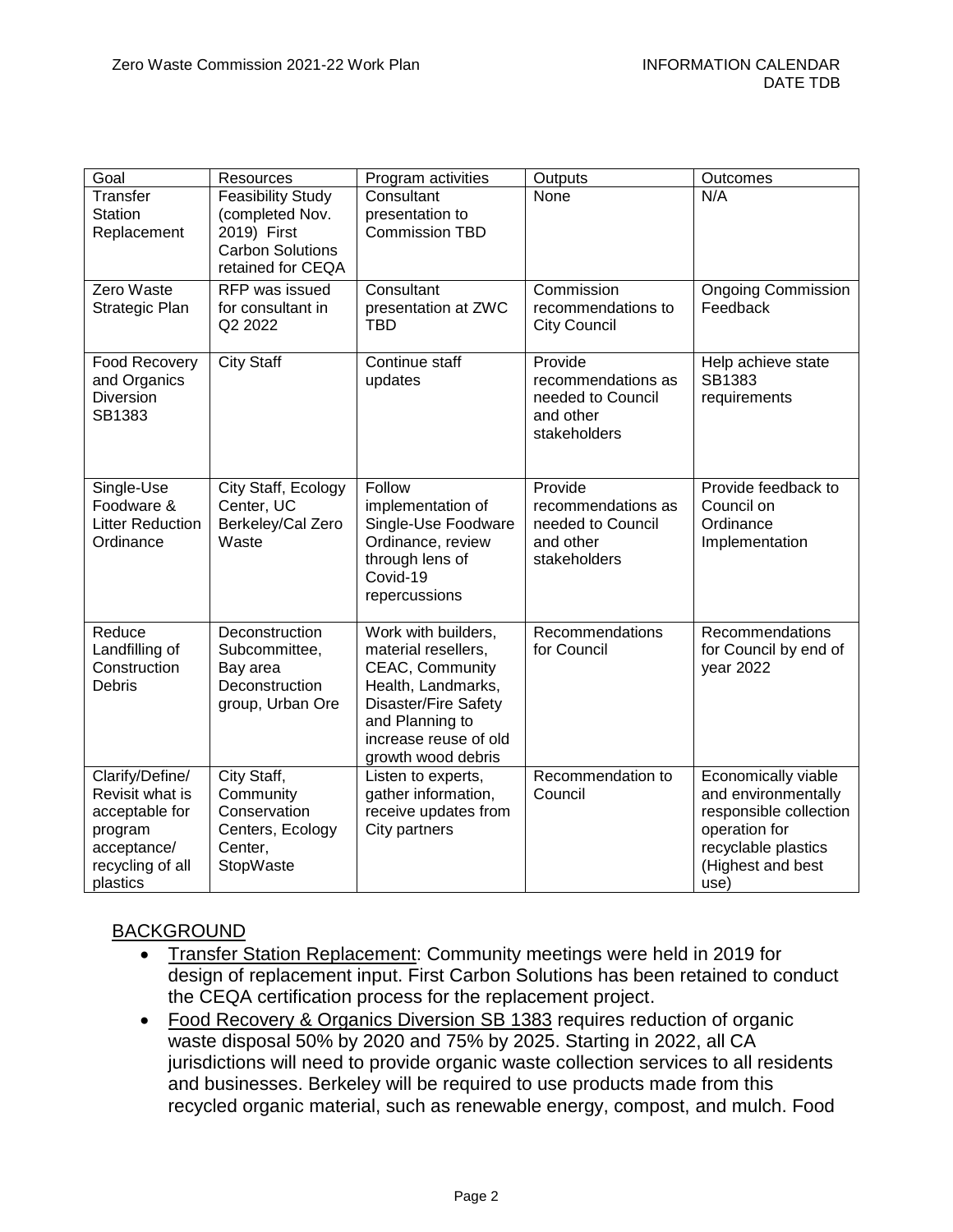service businesses must donate edible food to food recovery organizations. This will help feed the almost 1 in 4 Californians without enough to eat. California has a 2025 goal to rescue 20% of edible food currently thrown away, and redirect it to those in need.

- Single-Use Foodware & Litter Reduction Ordinance: All of the Foodware Ordinance phases have been enacted. Phase 2, requiring all disposable foodware to be compostable and includes a .25 cent charge for disposable cups, took effect on 1/1/20 (just before the mandated Covid-19 *Shelter in Place order*). Phase 3, mandating reusables for dine-in, began on 7/1/2020. Enforcement of all phases has been relaxed due to the pandemic, but is now increasing with addition of new staff positions.
- Plastics Feasibility of Recyclability: Due to declining infrastructure/operations and unreliable markets for many grades and compositions of plastics, the City's municipal collection program will require reassessment of which plastics are acceptable in its stream.
- Reduce Landfilling of Construction Debris: Carpet recycling program was established at the Transfer Station in 2019. Due to multi-city operations of the construction industry, Deconstruction Ordinance may be introduced at regional level. Recommendations for Council will likely be proposed by end of year 2022.

#### ENVIRONMENTAL SUSTAINABILITY

Potential to reduce quantity of material sent to landfill and reduce consumption of new materials.

#### POSSIBLE FUTURE ACTION

Future Action Items that ZWC may send to City Council include:

- Resolution to support a Regional Deconstruction Ordinance
- Resolution to support a Citywide Reusable Food Container program
- Resolution to support an expanded coordinated effort with UCB during Cal moveout months
- Public information available for transparency in materials being recycled based on markets and destinations.

#### FISCAL IMPACTS OF POSSIBLE FUTURE ACTION

Reusable Food Container program and City/UCB collection efforts require funding.

#### CONTACT PERSON

Heidi Obermeit, Recycling Program Manager, Public Works, (510) 981-6357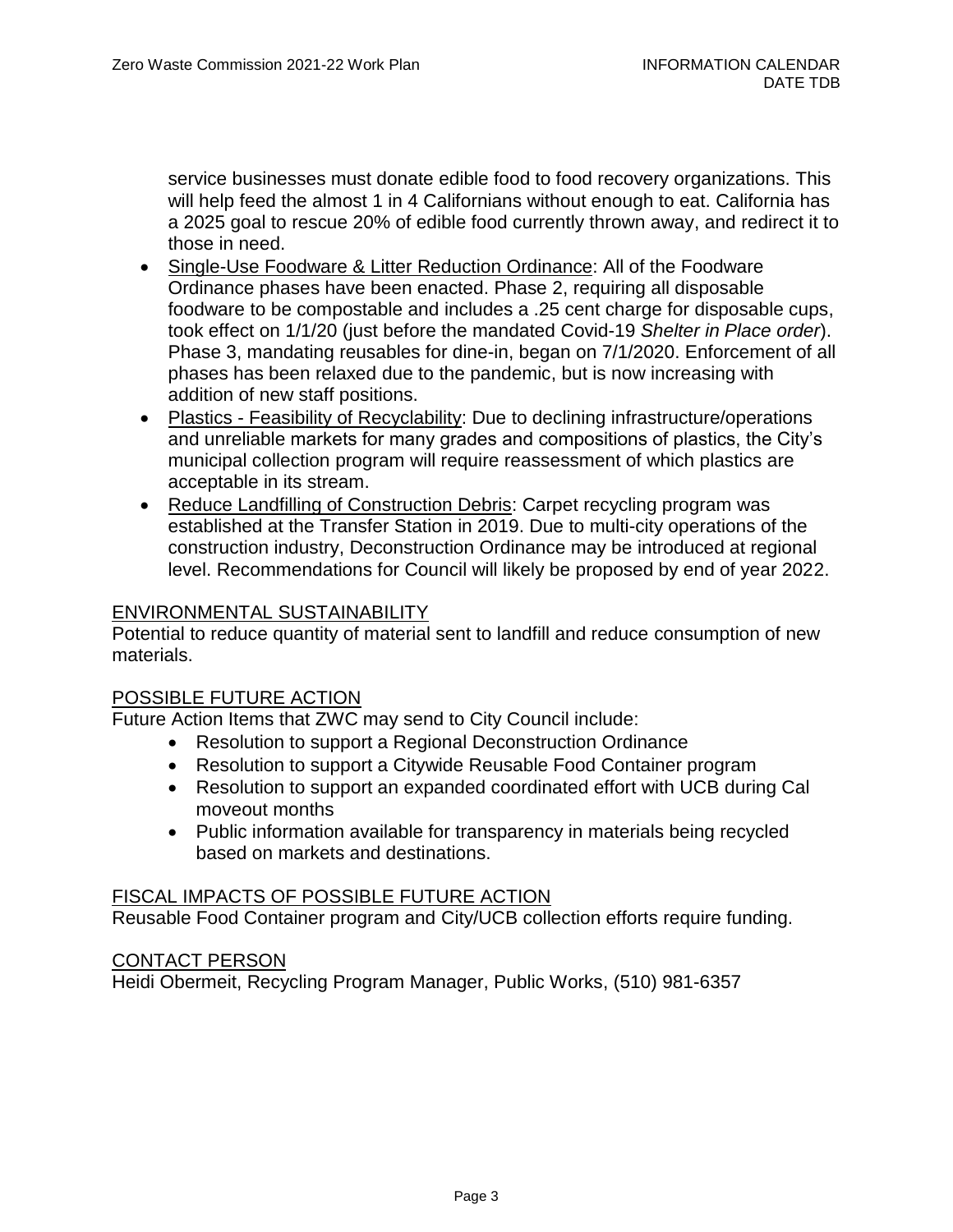

**Disclaimer:** *Some of the events, articles and websites listed in this email are not sponsored by EPA. EPA Region 9 is listing them for informational purposes only, is not responsible for their content and does not endorse any commercial product, service, enterprise, or policy that may be included.* 

## **FUNDING: EPA Request for Information:**

EPA is requesting feedback – *in writing or via webinar* - to inform the programs, grant criteria and resources funded under the 2021 Bipartisan Infrastructure Law -- \$350 million in total grant funding FY 22-26!

**Written Feedback Opportunities** (online or by mail)

• **Solid Waste Infrastructure for Recycling Grant Program** [\(OLEM-2022-0342\)](https://www.federalregister.gov/public-inspection/2022-12457/request-for-information-solid-waste-infrastructure-for-recycling-program) – Closes July 25, 2022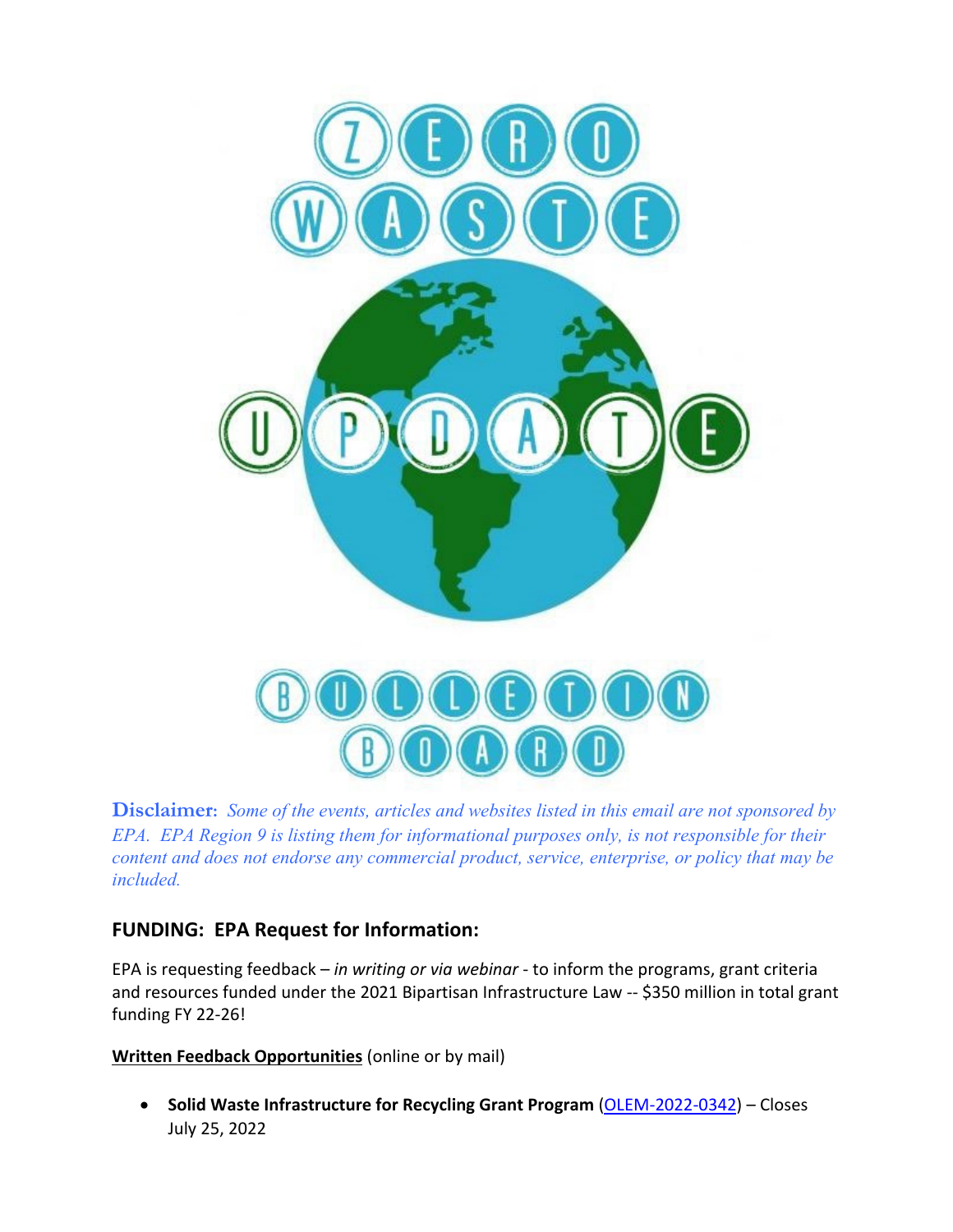- **Recycling Education and Outreach Grant Program and Model Recycling Program Toolkit** [\(OLEM-2022-0375\)](https://www.federalregister.gov/public-inspection/2022-12458/request-for-information-recycling-education-and-outreach-grant-program-and-model-recycling-program) – Closes July 25, 2022
- **Development of Best Practices for Collection of Batteries to be Recycled and Voluntary Battery Labeling Guidelines** [\(OLEM-2022-0340\)](https://www.federalregister.gov/public-inspection/2022-12459/request-for-information-development-of-best-practices-for-collection-of-batteries-to-be-recycled-and) – Closes July 11, 2022

## **Webinar Feedback Sessions**

• **Recycling Stakeholders Feedback Session** – June 14, 2022 (8:00 AM – 9:30 AM PDT) Session to provide input on the grant programs and related data and measurement for **non-governmental organizations, community groups, academic institutions, nonprofits as well as private sector companies in reuse, recycling and composting industries.**

[Webinar Registration - Zoom \(zoomgov.com\)](https://www.zoomgov.com/webinar/register/WN_KW3EhaW5Qm2YiZj15YMCLg)

• **Battery Recycling Best Practices and Labeling Guidelines** – June 15, 2022 (10:30- 12:00 PDT) Session for all stakeholders involved in the battery lifecycle, including battery manufacturers; battery retailers; battery recyclers; consumers and businesses that purchase batteries; companies in the electric vehicle management chain; and tribal, state, and local government agencies to provide input on new battery recycling initiatives.

[Meeting Registration - Zoom \(zoomgov.com\)](https://www.zoomgov.com/meeting/register/vJItd-6rrTMtE71YQC0N2rjMlKpdqPcKMe4)

Learn more in this [EPA Press Release](https://www.epa.gov/newsreleases/biden-harris-administration-and-epa-announce-375-million-funding-bipartisan) and on our [Bipartisan Infrastructure Law website.](https://www.epa.gov/rcra/bipartisan-infrastructure-law-transforming-us-recycling-and-waste-management)

[Sign up for email updates](https://www.epa.gov/recyclingstrategy/forms/stay-connected) on these waste reduction Bipartisan Infrastructure Law programs.

## **Government-wide Funding Opportunities**

- **Bipartisan Infrastructure Law Guidebook:** [https://www.whitehouse.gov/wp](https://www.whitehouse.gov/wp-content/uploads/2022/01/BUILDING-A-BETTER-AMERICA_FINAL.pdf)[content/uploads/2022/01/BUILDING-A-BETTER-AMERICA\\_FINAL.pdf](https://www.whitehouse.gov/wp-content/uploads/2022/01/BUILDING-A-BETTER-AMERICA_FINAL.pdf)
- **Technical Assistance on Bipartisan Infrastructure Law:** [https://www.whitehouse.gov/briefing-room/statements-releases/2022/05/18/white](https://www.whitehouse.gov/briefing-room/statements-releases/2022/05/18/white-house-releases-technical-assistance-guide-to-help-communities-unlock-resources-from-bipartisan-infrastructure-law/)[house-releases-technical-assistance-guide-to-help-communities-unlock-resources-from](https://www.whitehouse.gov/briefing-room/statements-releases/2022/05/18/white-house-releases-technical-assistance-guide-to-help-communities-unlock-resources-from-bipartisan-infrastructure-law/)[bipartisan-infrastructure-law/](https://www.whitehouse.gov/briefing-room/statements-releases/2022/05/18/white-house-releases-technical-assistance-guide-to-help-communities-unlock-resources-from-bipartisan-infrastructure-law/)

## **Commonwealth of the Northern Mariana Islands Zero Waste Training**

In May, EPA Region hosted a delegation from Saipan, Tinian, Rota, and the Northern Islands Zero Waste Training to support their disaster recovery following Typhoon Yutu – one of the most severe typhoons ever recorded. Many thanks to CNMI's Zero Waste Team and to the expert trainers and tour guides:

- Robin Plutchok & Angelina Vergara, [StopWaste](https://www.stopwaste.org/)
- Marria Evbuoma, San Francisco Conservation Corps
- Laura Moreno, [CalRecycle](https://calrecycle.ca.gov/)
- Michael Johnson & Matthew Nieswender, [CNMI Office of Planning and Development](https://opd.gov.mp/)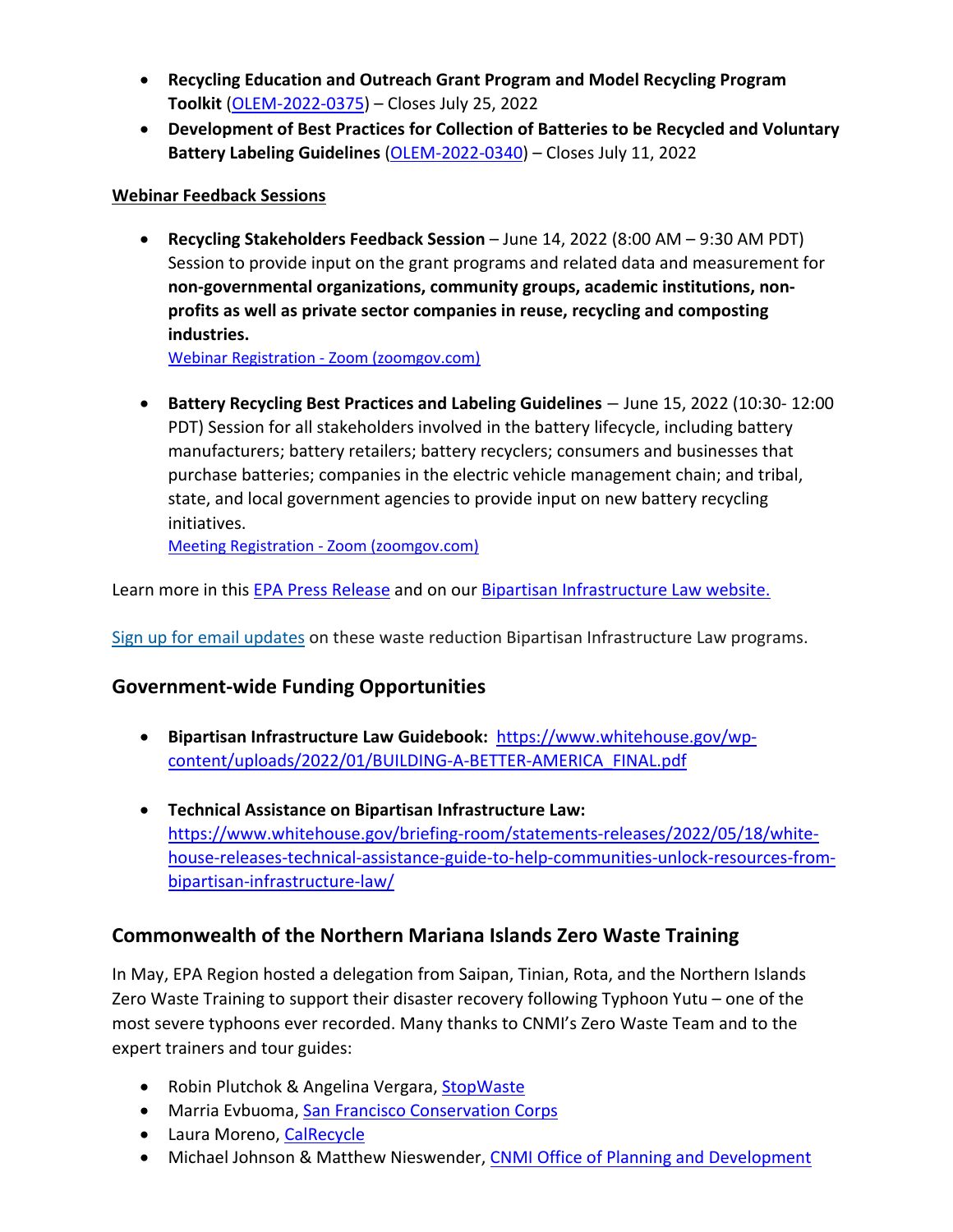- Candice Kollar, Kollar [EcoCreative](https://www.linkedin.com/in/candicekollar/)[®](https://www.linkedin.com/in/candicekollar/)
- Patty Garbarino, Carlos Hernandez, Justin Wilcock, Jennifer Grenier Selvig, Kathy Wall, [Marin Sanitary Service](https://marinsanitaryservice.com/)
- Tim Dewey-Mattia, [Napa Recycling & Waste Services](https://naparecycling.com/)
- John Hake, **East Bay Municipal Utility District**
- Max Wechsler, [Urban Ore](https://urbanore.com/) [\(EPA Recorded Webinar\)](https://youtu.be/1xId5IumXgw?t=1722)
- Mike Ware, [Berkeley Recycling](http://berkeleyrecycling.org/index.php)
- Laurenteen Brazil, [El Cerrito Recycling + Environmental Resource Center](http://el-cerrito.org/533/Recycling-Environmental-Resource-Center)



## **Secretary of the Interior Haaland Phases Out Single-Use Plastics on Public Lands**



*"The Interior Department has an obligation to play a leading role in reducing the impact of plastic waste on our ecosystems and our climate. As the steward of the nation's public lands, including national parks and national wildlife refuges, and as the agency responsible for the conservation and management of fish, wildlife, plants and their habitats, we are uniquely positioned to do better for our Earth," said Secretary Haaland. "Today's Order will ensure that the Department's sustainability plans include bold action on phasing out singleuse plastic products as we seek to protect our natural environment and the communities around them."*

**Press Release:** https://www.doi.gov/pressreleases/secretary-haaland-issues-order-phase-outsingle-use-plastics-protect-public-lands-0

**Secretary's Order 3407:** <https://www.doi.gov/sites/doi.gov/files/elips/documents/so-3407.pdf>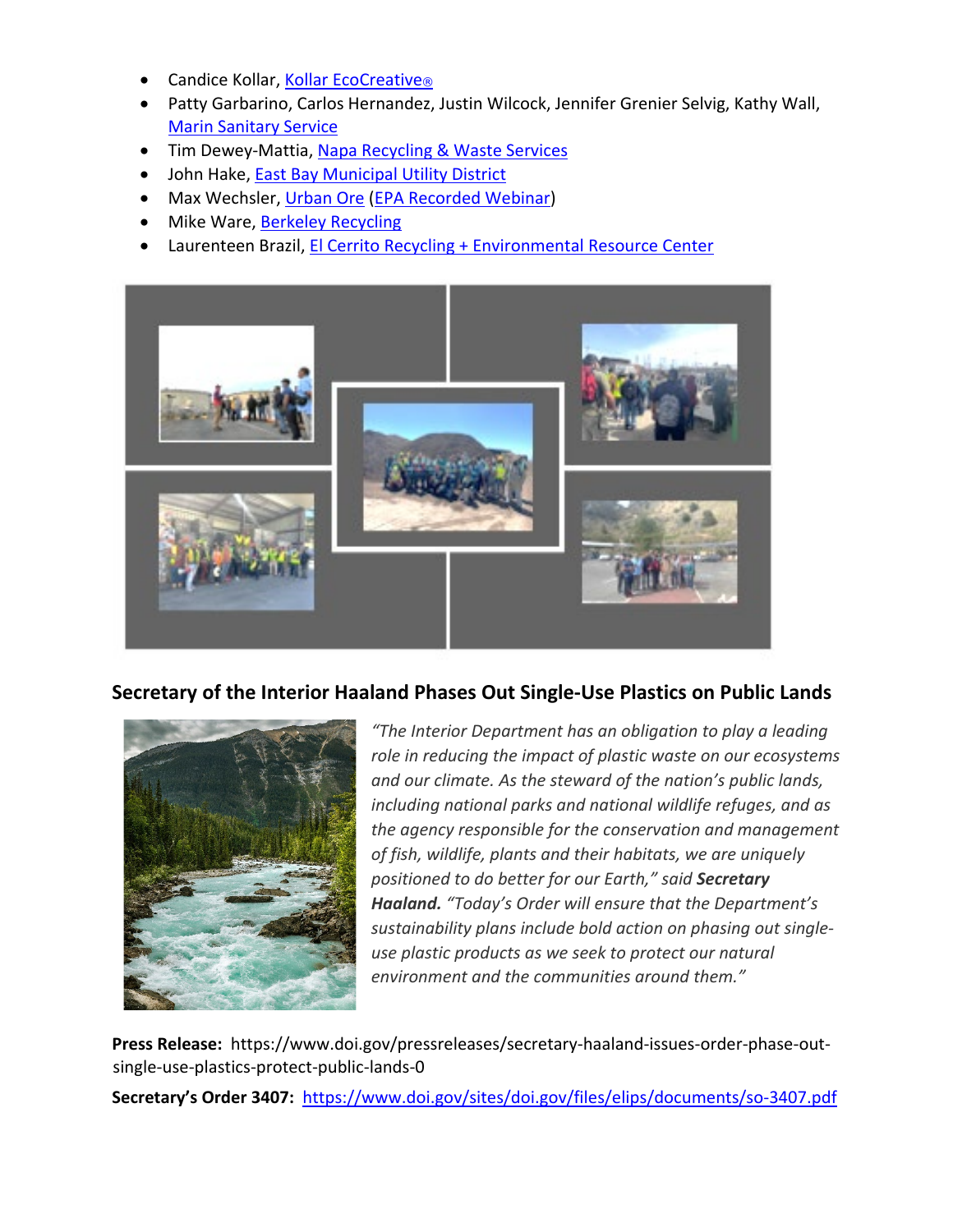

## **Training Opportunities & Conferences**

- **[Resource Recycling Conference,](https://www.rrconference.com/)** August 15-17, 2022, Austin, TX
- **[California Resource Recovery Association Annual Conference](https://www.crra.com/conference) & Tradeshow,** September 6-9, 2022, Oceanside, CA
- **[Decon + Reuse '22,](https://www.buildreuse.org/conference-22)** October 18-20, Virtual
- **[GreenBuild Conference and Expo](https://informaconnect.com/greenbuild/)**, Nov. 1-3, 2022, San Francisco, CA
- **[TRUE Advisor Certificate Program](https://true.gbci.org/true-advisor)**, Online/On Demand Commercial/Facility Zero Waste **Certification**
- **[CalRecycle Events and Meetings & Webcasts](https://gcc02.safelinks.protection.outlook.com/?url=https%3A%2F%2Fwww.calrecycle.ca.gov%2FCalendar%2F&data=04%7C01%7CHood.Timonie%40epa.gov%7Ca252fb5a3b4e4e334ba808d8dce956b2%7C88b378b367484867acf976aacbeca6a7%7C0%7C0%7C637502243275934325%7CUnknown%7CTWFpbGZsb3d8eyJWIjoiMC4wLjAwMDAiLCJQIjoiV2luMzIiLCJBTiI6Ik1haWwiLCJXVCI6Mn0%3D%7C1000&sdata=tEjGPTboXHlj30GR23KyJI0EcSCxVs4gfteM3vlGMWk%3D&reserved=0)**
- **[SWANA Events and Training](https://gcc02.safelinks.protection.outlook.com/?url=https%3A%2F%2Fswana.org%2FEvents.aspx&data=04%7C01%7CHood.Timonie%40epa.gov%7Ca252fb5a3b4e4e334ba808d8dce956b2%7C88b378b367484867acf976aacbeca6a7%7C0%7C0%7C637502243275934325%7CUnknown%7CTWFpbGZsb3d8eyJWIjoiMC4wLjAwMDAiLCJQIjoiV2luMzIiLCJBTiI6Ik1haWwiLCJXVCI6Mn0%3D%7C1000&sdata=xlqOqEjxj%2FQ7ja%2BbOdQbwEQjCh5ITZu5hX8KUCuSIyQ%3D&reserved=0)**

#### **Webinars**

#### **Northern California Recycling Association**

What's New in 2022 for the California Bottle Bill, June 14, 2022, 5:30-7:30 PM PDT [https://www.eventbrite.com/e/ncra-zero-waste-advocacy-committee-monthly-zwac-show](https://www.eventbrite.com/e/ncra-zero-waste-advocacy-committee-monthly-zwac-show-tickets-352569834867)[tickets-352569834867](https://www.eventbrite.com/e/ncra-zero-waste-advocacy-committee-monthly-zwac-show-tickets-352569834867)

**Recorded EPA Sustainable Materials Management Webinars**  <https://www.epa.gov/smm/sustainable-materials-management-web-academy>

**Spotlight: Achieving Zero Waste with Innovative Reuse and Recycling Contracts** [https://www.epa.gov/smm/sustainable-materials-management-smm-web-academy-webinar-achieving](https://www.epa.gov/smm/sustainable-materials-management-smm-web-academy-webinar-achieving-zero-waste-innovative-reuse)[zero-waste-innovative-reuse](https://www.epa.gov/smm/sustainable-materials-management-smm-web-academy-webinar-achieving-zero-waste-innovative-reuse)

**Recorded EPA Trash Free Waters Webinars** [https://www.epa.gov/trash-free-waters/trash-free](https://www.epa.gov/trash-free-waters/trash-free-waters-webinars)[waters-webinars](https://www.epa.gov/trash-free-waters/trash-free-waters-webinars)

**Recorded West Coast Climate and Materials Management Forum Webinars**  <https://westcoastclimateforum.com/resources/webinars>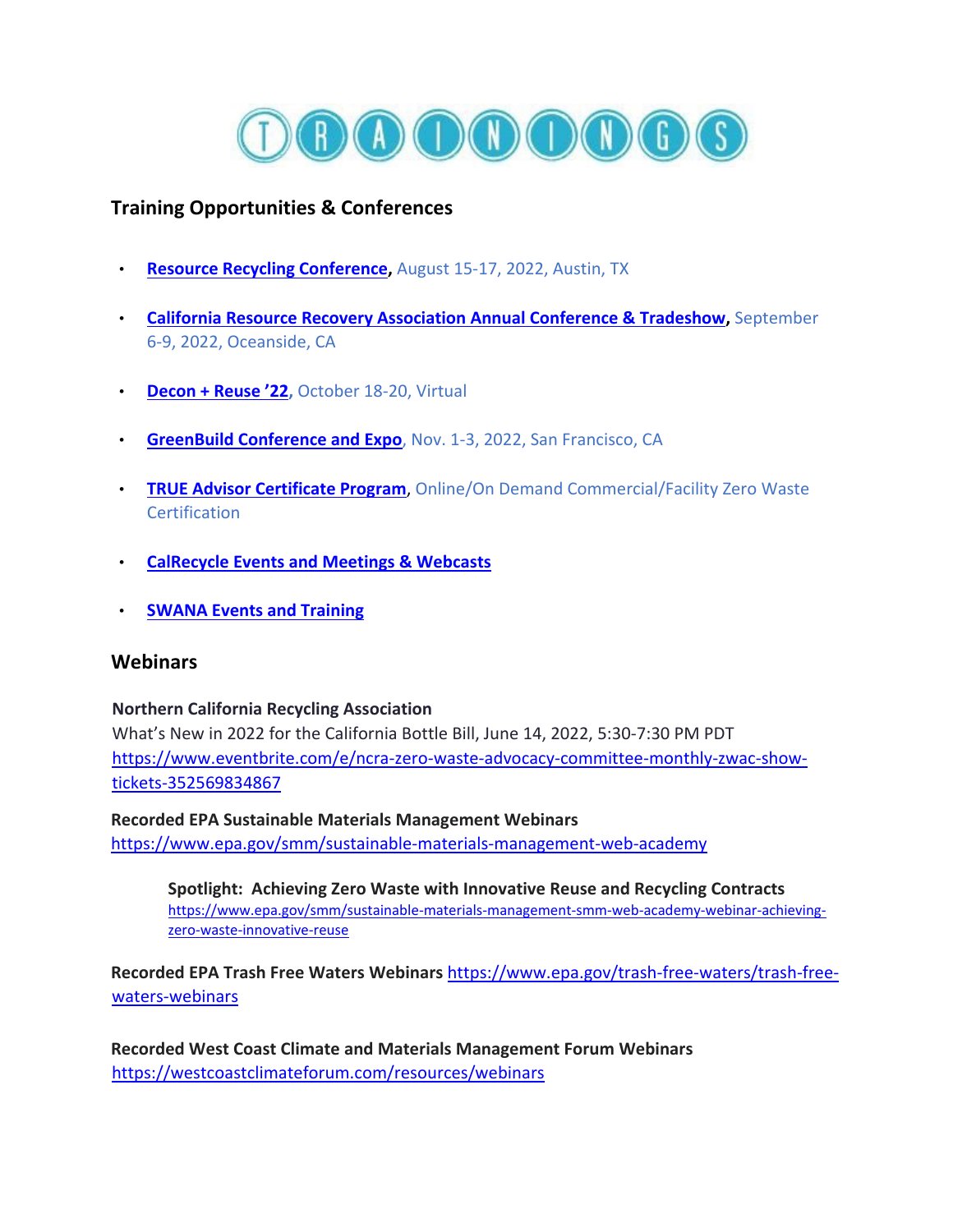

#### **Search all federal grants online:** [https://www.grants.gov](https://gcc02.safelinks.protection.outlook.com/?url=https%3A%2F%2Fwww.grants.gov%2F&data=04%7C01%7CHood.Timonie%40epa.gov%7Ca252fb5a3b4e4e334ba808d8dce956b2%7C88b378b367484867acf976aacbeca6a7%7C0%7C0%7C637502243275964165%7CUnknown%7CTWFpbGZsb3d8eyJWIjoiMC4wLjAwMDAiLCJQIjoiV2luMzIiLCJBTiI6Ik1haWwiLCJXVCI6Mn0%3D%7C1000&sdata=TYu%2FFmBk9h9LMwOQbndPvYclakTrViNMw8A7IW9pZHI%3D&reserved=0)

After you find a specific federal grant page, the full grant solicitation and key documents are usually under the "Related Documents" tab.

**Register to apply for federal grants:<https://www.grants.gov/web/grants/applicants.html>** 

## **U.S. EPA Source Reduction Assistance Grants**

Grant program supporting research, experiments, surveys, demonstration projects, education and training related to source reduction approaches which is also known as "pollution prevention" or "P2." Suggested project types are provided in the Request for Applications.

**Geographic Location:** All projects must take place within the geographic boundaries of EPA Regions 3, 4, 7, 8, 9 and/or 10. [\(Map\)](https://www.epa.gov/aboutepa/regional-and-geographic-offices)

**Funding Available:** EPA anticipates awarding 8-27 grant awards ranging from \$40,000- \$250,000, with up to a total of \$1,135,000. A 5% match is required.

**Applications Due:** July 22, 2022

**Eligibility:** States, local, interstate, and intrastate government agencies and instrumentalities, federally recognized tribes, inter-tribal consortia and non-profit organizations formed under Section 501 (c)(3) of the Internal Revenue Code.

#### **Additional Information:**

<https://www.epa.gov/p2/grant-programs-pollution-prevention#sra>

## **EPA Brownfield Job Training Grants**

Brownfields Job Training programs recruit, train, and retain a local, skilled workforce by prioritizing unemployed and under-employed residents to obtain the skills and credentials needed for pathways into full-time employment in the environmental field.

Brownfields Job Training Grants require training in brownfield assessment and/or cleanup activities and Hazardous Waste Operations and Emergency Response (HAZWOPER) training must be provided. EPA encourages applicants to develop curricula based on local labor market assessments and employers' hiring needs, while delivering comprehensive training that results in graduates securing multiple certifications.

Eligible training includes [see full Request for Applications for many more]:

• Training in the **use of compost and soil amendments** and associated sampling, testing, and design considerations, and management techniques to support the assessment, cleanup and preparation of sites for urban agriculture and horticulture.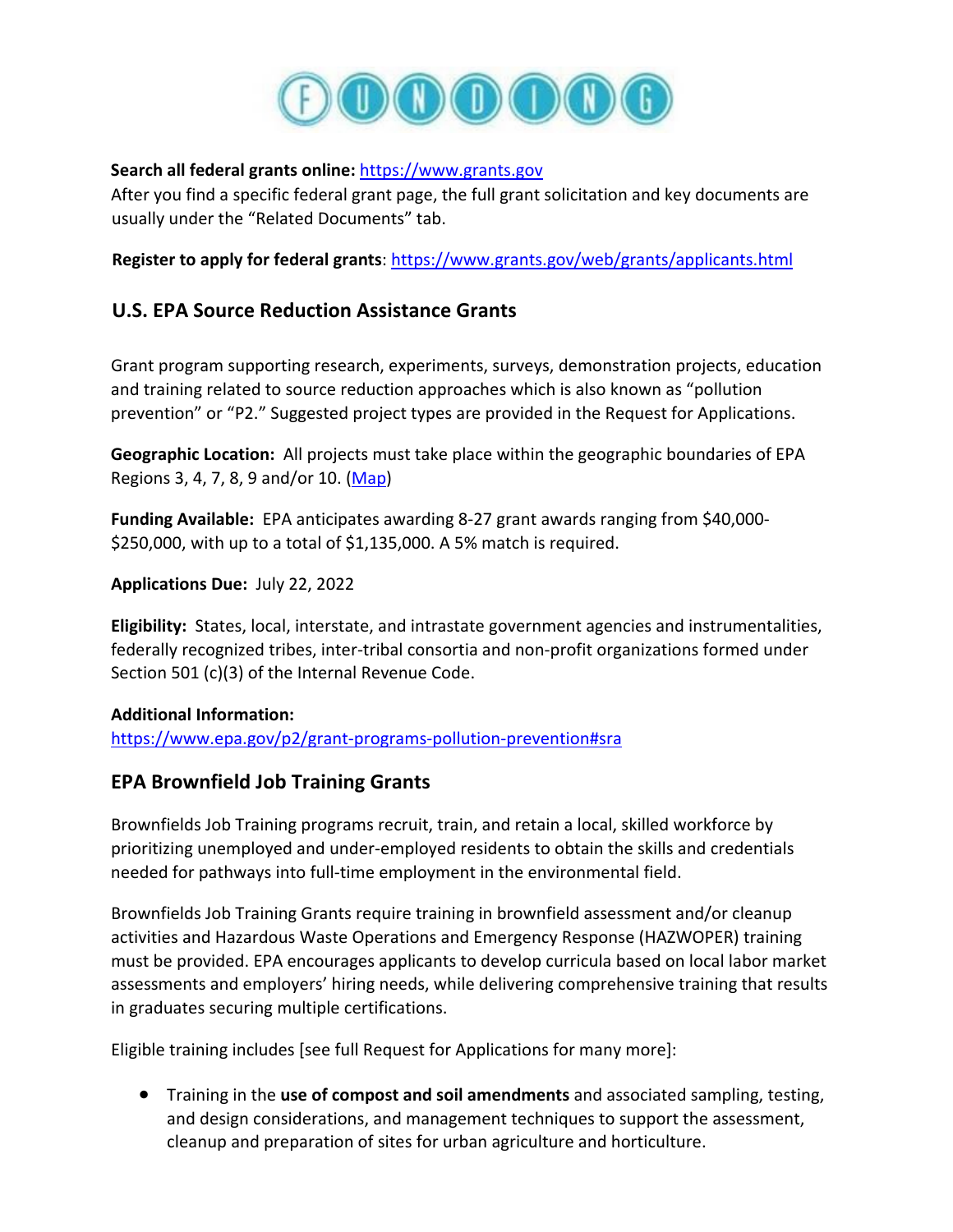- Training in sustainable **deconstruction** in preparation of a brownfield site cleanup or redevelopment.
- Awareness training in **Environmental Stewardship and Environmental Justice** to promote community involvement in assessment, cleanup and reuse of brownfield sites.
- Training in **climate change mitigation and adaptation or resiliency** as it relates to preparation of brownfield sites for cleanup and subsequent reuse.

**Funding Available:** \$12,000,000 nationally with an award ceiling of \$500,000

**Applications Due:** August 2, 2022

**Eligibility:** Local government, Land Clearance Authority, Regional Council, Redevelopment Agency, Indian Tribes, specified nonprofit organizations, public and nonprofit institutions of higher education, including community colleges. See the Request for Applications for Applications details.

#### **Request for Applications/Additional Information:**

<https://www.grants.gov/web/grants/view-opportunity.html?oppId=340816> <https://www.epa.gov/brownfields/brownfields-job-training-jt-grants>

## **USDA Composting and Food Waste Reduction Pilot Project**

The grants will support the development and testing of strategies for planning and implementing municipal compost plans and food waste reduction plans. Projects can be located in all community types including rural, urban and suburban.

#### **Composting and Food Waste Reduction Projects or Activities** (must address at least one)

- Generate compost
- Increase access to compost for agricultural producers
- Reduce reliance on, and limit the use of, fertilizer
- Improve soil quality
- Encourage waste management and permaculture business development
- Increase rainwater absorption
- Reduce municipal food waste
- Divert residential and commercial food waste from landfills

In addition to meeting one or more of the above purposes applicants are encouraged to align their project proposals to address priorities on environmental justice, racial equity, climate, invest in disadvantaged communities and climate smart agricultural practices.

Priority will be given for each of the following elements:

- Anticipate or demonstrate economic benefits for the targeted community
- Incorporate plans to make compost easily accessible to agricultural producers,

including community gardeners, school gardens, and producers

Integrate food waste reduction strategies, including innovative food recovery efforts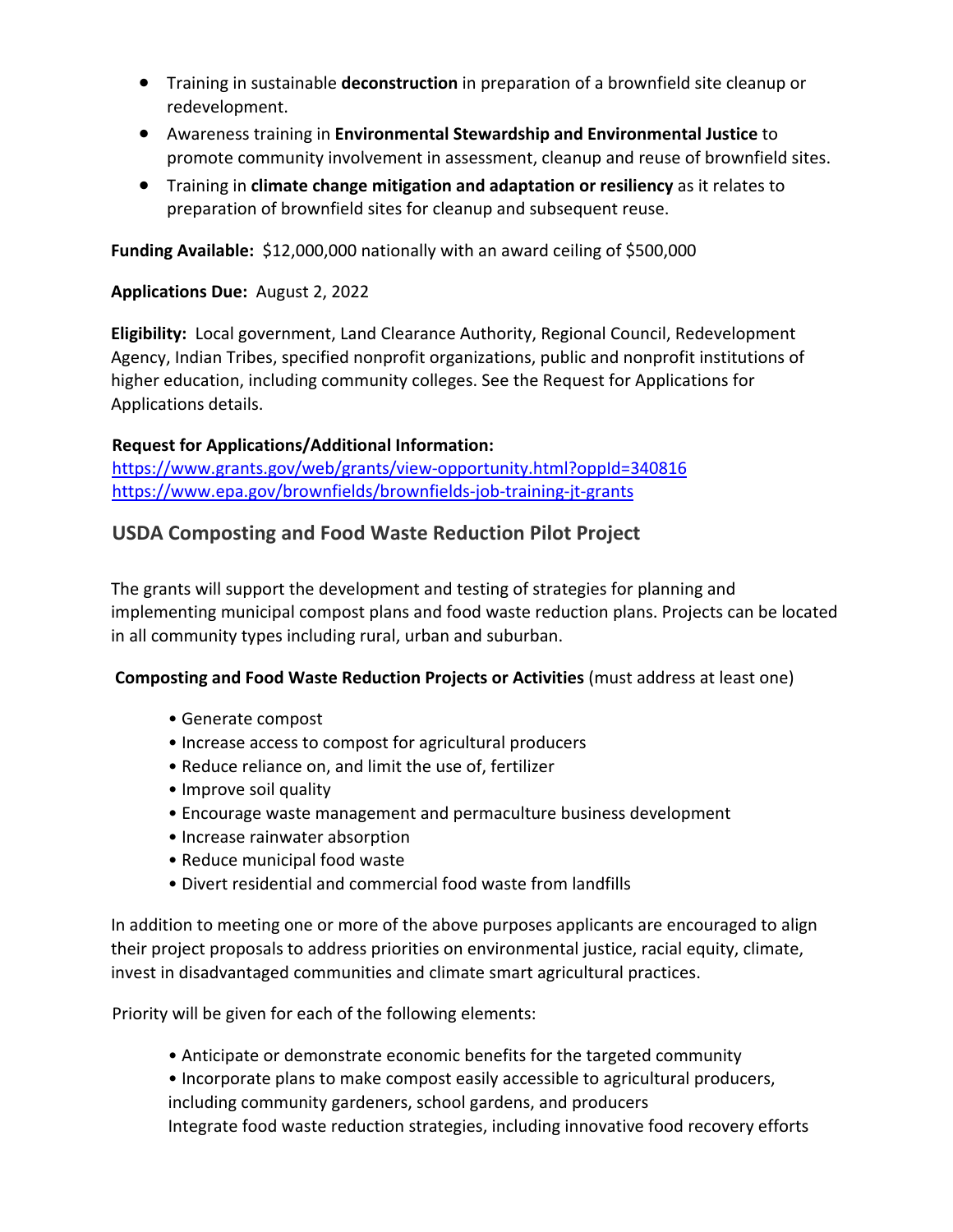such as, but not limited to, food gleaning, storage, and preservation techniques • Include a robust plan that describes collaboration with multiple partners.

**Funding Available:** \$10,200,000 nationally; awards ceiling \$300,000 and floor \$45,000. Minimum 25% of the federal share awarded cost sharing with contributions of cash, services, materials, equipment, or other in-kind contributions, which may be provided by the applicant or a third party.

**Applications Due:** September 1, 2022 (11:59 Eastern Time)

**Eligibility:** County governments, city or township governments, special district governments, Native American tribal governments (Federally recognized), Native American tribal organizations, independent school districts, Others (see entitled "Additional Information on Eligibility" for clarification)

#### **Request for Applications/Additional Information:**

<https://www.grants.gov/web/grants/view-opportunity.html?oppId=340906> Recorded webinar: [https://youtu.be/61kOKn2rzUw](https://gcc02.safelinks.protection.outlook.com/?url=https%3A%2F%2Fyoutu.be%2F61kOKn2rzUw&data=05%7C01%7C%7C63d90fafbdbb4ff5d20208da455b544b%7Ced5b36e701ee4ebc867ee03cfa0d4697%7C0%7C0%7C637898556131443474%7CUnknown%7CTWFpbGZsb3d8eyJWIjoiMC4wLjAwMDAiLCJQIjoiV2luMzIiLCJBTiI6Ik1haWwiLCJXVCI6Mn0%3D%7C3000%7C%7C%7C&sdata=ivhDAZpbIbF6ZfhwpioU6%2FlPWXGRD22bFmcr%2BCnj4us%3D&reserved=0)

## **U.S. EPA Small Business Innovative Research Grants**

Also known as "American's Seed Fund", EPA provides contract funding to small businesses to develop and commercialize innovative environmental technologies. This year's research topics include:

- Technologies to process, sort and identify microplastics
- Innovative technology solutions that build community resilience to disasters
- Innovative technologies that help consumers prevent food waste in the acquisition, preparation, and storage of food
- Innovative technologies or materials that will improve the U.S. recycling system
- Innovative reduction, reuse, and recycling solutions to advance plastic circularity
- Rubber anti-degradant technologies for tires and other rubber products that are lower concern for human health and the environment

**Funding Available:** Firm-fixed-price contracts of up to \$100,000 for 6 months for "proof of concept" of the proposed technology. Companies that have received a Phase I can submit a proposal for a Phase II award of \$400,000 to further develop and commercialize the technology.

**Applications Available and Due:** TBD – Phase I anticipated opening mid-June, closing mid-August

**Eligibility:** Small businesses with 500 or fewer employees

#### **Additional Information:**  <https://www.epa.gov/sbir/sbir-funding-opportunities> https://www.epa.gov/sbir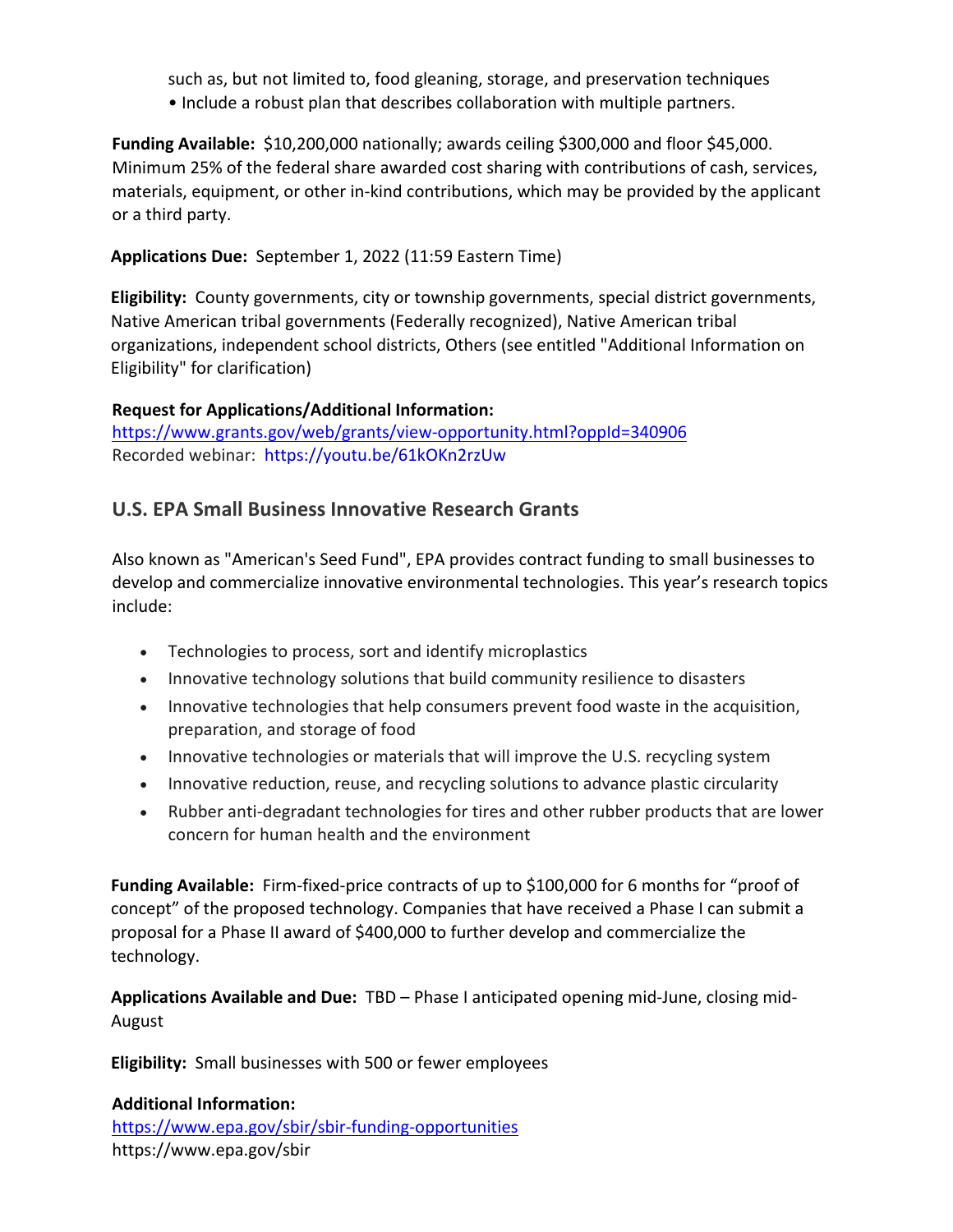Listserv: <https://www.epa.gov/sbir/sbir-listserv> Past Recipient Research: [https://cfpub.epa.gov/ncer\\_abstracts/index.cfm/fuseaction/outlinks.sbir/](https://cfpub.epa.gov/ncer_abstracts/index.cfm/fuseaction/outlinks.sbir/)

## **Other Small Business Innovative Research Programs**

- **Overall Program and List of Open Solicitations**  <https://www.sbir.gov/> &<https://www.sbir.gov/sbirsearch/topic/current>
- **Department of Energy** materials/embodied carbon, environmental management, etc. [https://www.energy.gov/science/sbir/small-business-innovation-research-and-small](https://www.energy.gov/science/sbir/small-business-innovation-research-and-small-business-technology-transfer)[business-technology-transfer](https://www.energy.gov/science/sbir/small-business-innovation-research-and-small-business-technology-transfer)
- **U.S. Department of Agriculture** conservation of natural resources, biofuels and biobased products [https://www.energy.gov/science/sbir/small-business-innovation-research-and-small](https://www.energy.gov/science/sbir/small-business-innovation-research-and-small-business-technology-transfer)[business-technology-transfer](https://www.energy.gov/science/sbir/small-business-innovation-research-and-small-business-technology-transfer)

#### **CalRecycle**

- **Open Funding Opportunities:** <https://www.calrecycle.ca.gov/funding#OpenApps>
- **California Recycling Market Development Zone Program:**  <https://www.calrecycle.ca.gov/rmdz>

## **Job Opportunities**

#### **EPA is hiring!**

- Learn more about EPA careers: <https://www.epa.gov/careers>
- View and apply for open EPA jobs: <https://www.usajobs.gov/Search/Results?a=EP00>

## **Region 9 States are hiring!**

- **Arizona**  <https://azdeq.gov/careers>
- **California** <https://calrecycle.ca.gov/jobs/>
- **Hawaii** <https://health.hawaii.gov/employment/job-opportunities>
- **Nevada** <https://ndep.nv.gov/about/ndep-career-opportunities>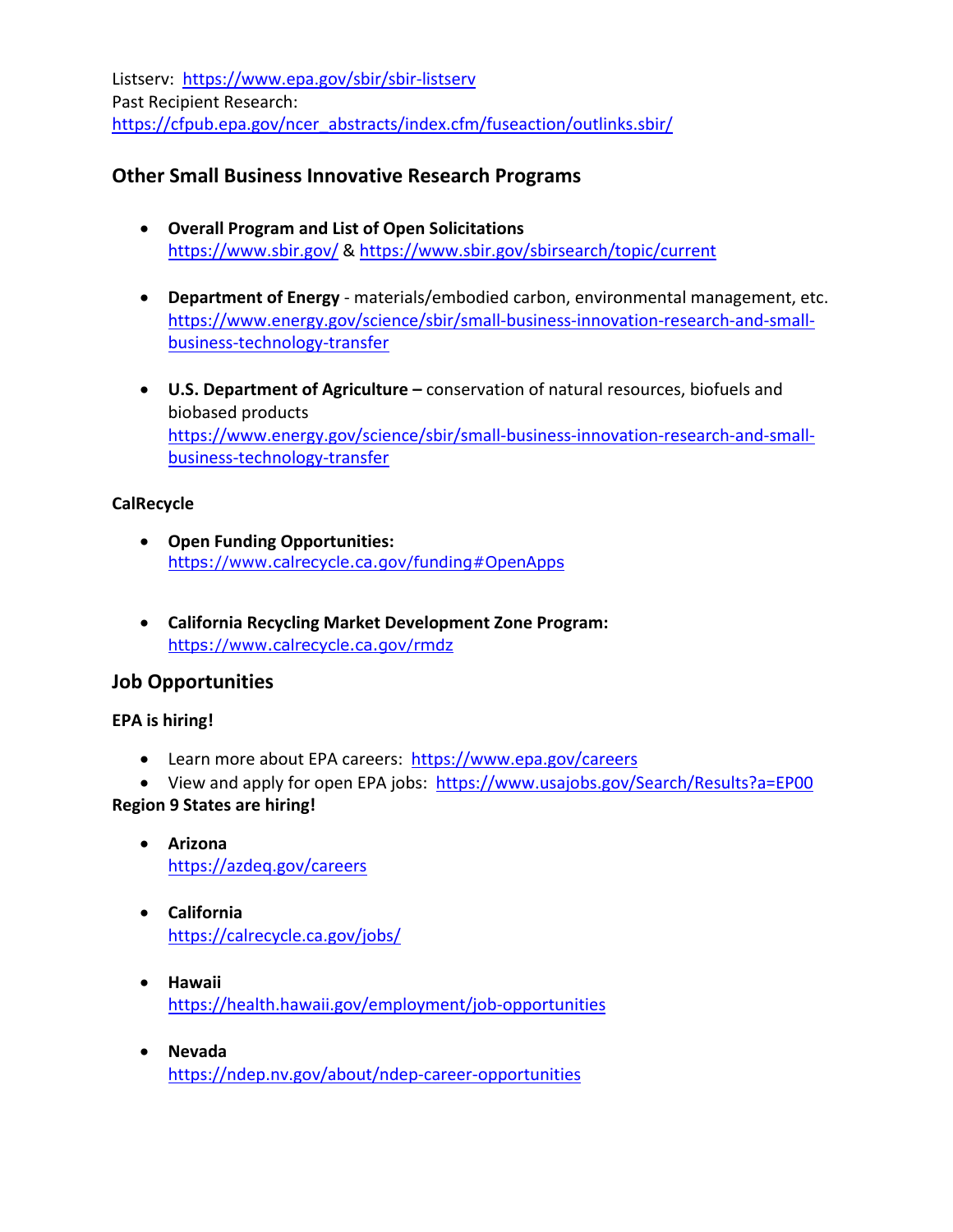#### **San Francisco Department of the Environment**

- [Construction and Demolition Zero Waste Coordinator](https://sfenvironment.org/about/jobs/construction-and-demolition-zero-waste-coordinator-0)  Application Deadline: June 20, 2022
- [Senior Environmental Education Coordinator -](https://sfenvironment.org/about/jobs/senior-environmental-education-coordinator) Application Deadline: June 20, 2022
- [Public Relations and Policy Coordinator](https://sfenvironment.org/about/jobs/public-relations-and-policy-coordinator-0)  Application Deadline: June 20, 2022

**StopWaste**

- [Program Services Specialist for Organics Reduction and Recycling Ordinance Project](https://www.stopwaste.org/about-stopwaste/jobs/program-services-specialist-for-organics-reduction-and-recycling-ordinance)  June 27, 2022
- Schools Sustainability Associate I Application Deadline, June 30, 2022

*To subscribe or unsubscribe from U.S. EPA Region 9's Zero Waste Update, please email* hood.timonie@epa.gov